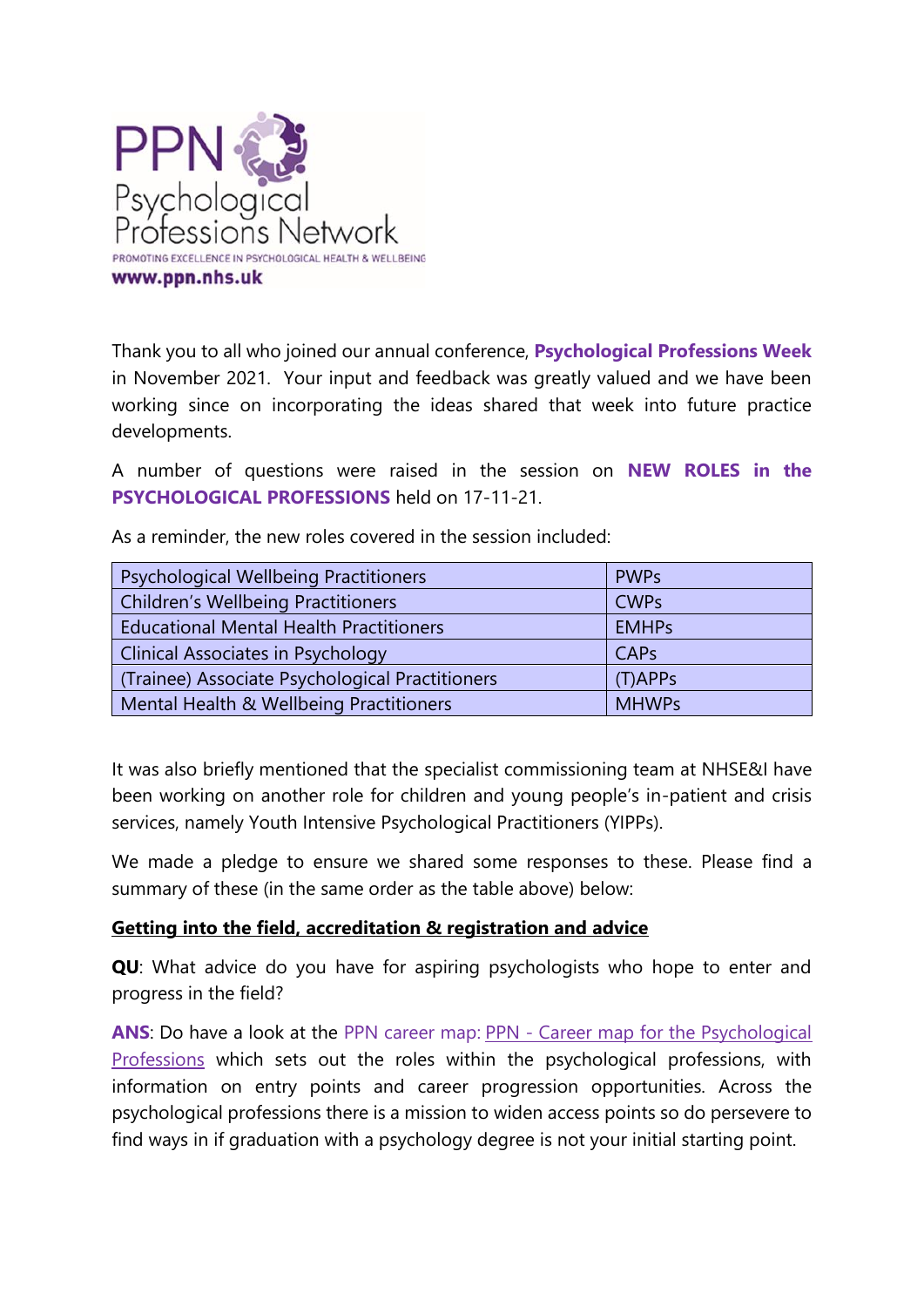If you are interested to find an accredited course, this link to the BPS website might be helpful:

<https://www.bps.org.uk/public/become-psychologist/accredited-courses?type=WPW>

**QU**: Will people in the newer roles be required to be registered with a specific professional body to ensure safety and quality are monitored and regulated?

**ANS:** The BPS (British Psychological Society) and the BABCP (British Association for Behavioural and Cognitive Psychotherapies) are working on individual accreditation / registration opportunities for the children and young peoples' practitioner roles following the recent PWP route. Regulation by the HCPC (Health and Care Professions Council) is a matter for the government and while this is being reviewed (alongside all other professional groups), it is not clear what this will look like. There is further information on professional registration here:

<https://babcp.com/PWP/About-PWP-Registration>

[https://www.bps.org.uk/our-members/professional-development/society-registers](https://www.bps.org.uk/our-members/professional-development/society-registers-and-cpd/wider-psychological-workforce)[and-cpd/wider-psychological-workforce](https://www.bps.org.uk/our-members/professional-development/society-registers-and-cpd/wider-psychological-workforce)

**QU:** Will the new roles be included in the career map?

**ANS:** New roles will be included as they become adopted widely and/or funded nationally. To keep updated with policy developments, visit **HEE's** psychological [professions webpage.](https://www.hee.nhs.uk/our-work/mental-health/psychological-professions)

**QU:** Please share some advice for aspiring psychologists so we can enter and progress in the field, developing ourselves to be more helpful to clients.

**ANS:** An enthusiasm for working with other people and being able to demonstrate some experience in working with others is important. Many psychology students undertake voluntary roles during their degree – a little is as important as a lot in being able to talk about what has been learnt from the experience.

**QU:** How does a conversion student who is a non-national get the required life experience?

**ANS:** Volunteering opportunities are widespread and identifying areas where as a nonnational one can contribute can demonstrate relevant experience in being able to work with others.

**\_\_\_\_\_\_\_\_\_\_\_\_\_\_\_\_\_\_\_\_\_\_\_\_\_\_\_\_\_\_\_\_\_\_\_\_\_\_\_\_\_\_\_\_\_\_\_\_\_\_\_\_\_\_\_\_\_\_\_\_\_\_\_\_\_\_\_\_\_\_\_\_\_\_\_\_\_\_\_\_\_\_\_\_\_\_\_\_\_\_**

# **Psychological Wellbeing Practitioners**

**QU:** What does the career pathway for a **PWP** look like?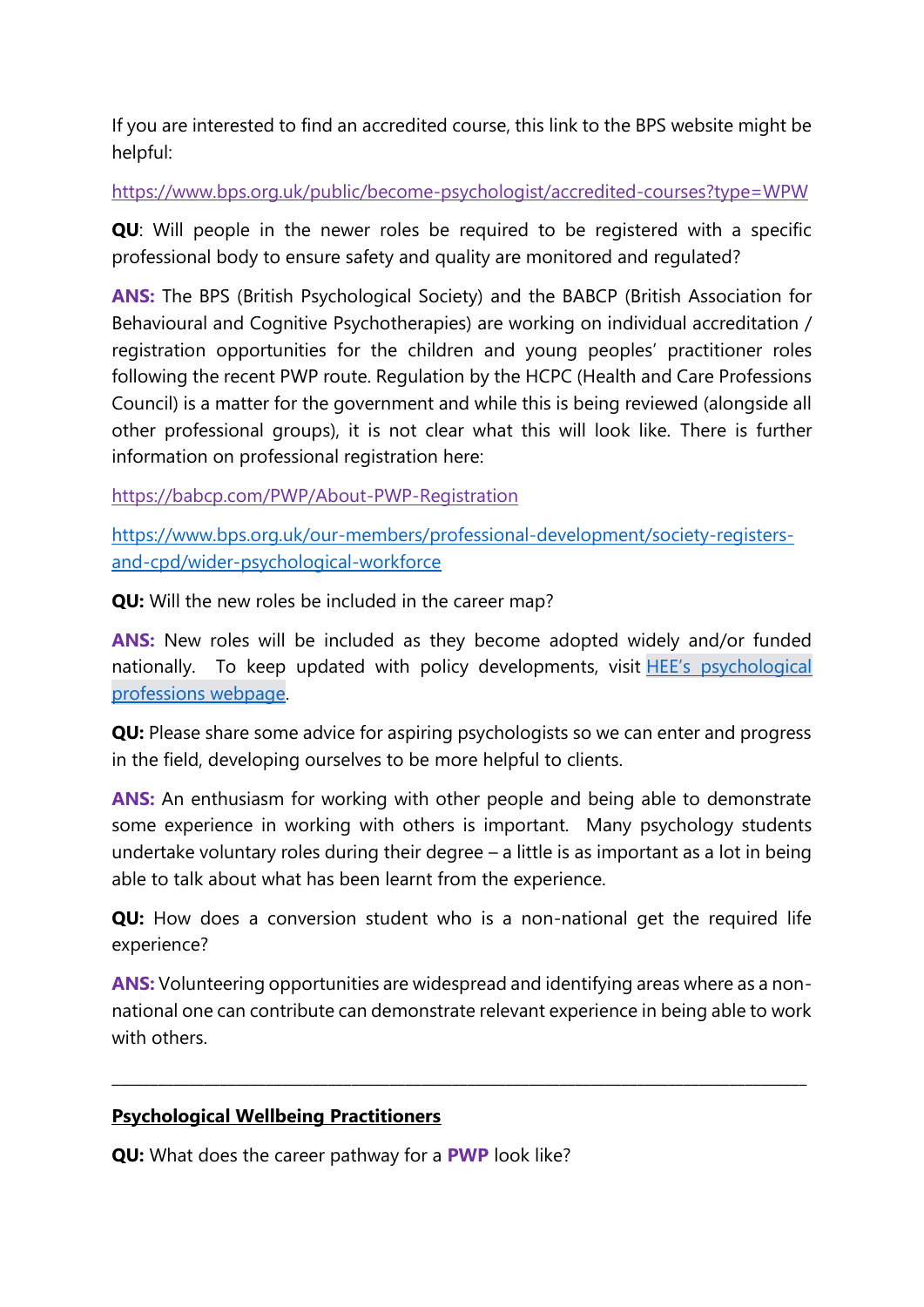**ANS:** Following completion of training as a PWP, there is a requirement to work as a PWP in IAPT services before being eligible for further HEE funded training. All PWPs are encouraged to undertake further training in working with people with Long Term Conditions once qualified. Some PWPs go on to become senior PWPs, providing the opportunity to be more involved in service development and/or supervision. These roles vary depending on their setting. Pilot training programmes exist to support individuals to progress to senior roles, in addition to Post Graduate Diplomas now being offered. There is also the possibility of going on to train as a high intensity therapist, clinical psychologist or counsellor.\*

More information is available here: Psychological wellbeing practitioner | Health **[Careers](https://www.healthcareers.nhs.uk/explore-roles/psychological-therapies/roles/psychological-wellbeing-practitioner)** 

Blogs by PWPs can be found here: [NHS England » The role of Psychological Wellbeing](https://www.england.nhs.uk/blog/the-role-of-psychological-wellbeing-practitioner-and-career-progression/)  [Practitioner and career progression](https://www.england.nhs.uk/blog/the-role-of-psychological-wellbeing-practitioner-and-career-progression/)

[NHS England » A Psychological Wellbeing Practitioner career pathway: an exciting and](https://www.england.nhs.uk/blog/a-psychological-wellbeing-practitioner-career-pathway-an-exciting-and-diverse-role/)  [diverse role](https://www.england.nhs.uk/blog/a-psychological-wellbeing-practitioner-career-pathway-an-exciting-and-diverse-role/)

[https://www.bps.org.uk/sites/www.bps.org.uk/files/Accreditation/Psychological%20W](https://www.bps.org.uk/sites/www.bps.org.uk/files/Accreditation/Psychological%20Wellbeing%20Practitioner%20Handbook%202019.pdf) [ellbeing%20Practitioner%20Handbook%202019.pdf](https://www.bps.org.uk/sites/www.bps.org.uk/files/Accreditation/Psychological%20Wellbeing%20Practitioner%20Handbook%202019.pdf)

\*If you start NHS-funded training from April 2022, you will normally be unable to access further NHS-funded training for a new occupation in the psychological professions until two years after your qualifying exam board. Visit [the funding for](https://www.hee.nhs.uk/our-work/mental-health/psychological-professions/funding-psychological-professions-training-programmes)  [psychological professions training programmes web page](https://www.hee.nhs.uk/our-work/mental-health/psychological-professions/funding-psychological-professions-training-programmes) for more information on NHS funding.

## **Education Mental Health Practitioner**

**QU:** Do **Education Mental Health Practitioners (EMHP)**'s have Care Co-ordinator role in CAMHS or Early Intervention in Psychosis service?

\_\_\_\_\_\_\_\_\_\_\_\_\_\_\_\_\_\_\_\_\_\_\_\_\_\_\_\_\_\_\_\_\_\_\_\_\_\_\_\_\_\_\_\_\_\_\_\_\_\_\_\_\_\_\_\_\_\_\_\_\_\_\_\_\_\_\_\_\_\_\_\_\_\_\_\_\_\_\_\_\_\_\_\_\_\_\_\_\_\_

**ANS:** EMHPS are based in Mental Health Support Teams and work in education settings. They have links to other services and are often hosted by CAMHS services. It is not intended that they would be care coordinators.

**QU:** Are there any options available to convert from Psychological Wellbeing Practitioner (PWP) to Education Mental Health Practitioner (EMHP) or Children's Wellbeing Practitioner (CWP) if you already have the PWP qualification?

**ANS:** A recent look at the training by the National Workforce Skills Development Unit suggested that there was not sufficient overlap between the trainings to allow for easy conversion. Entering training as an EMHP or CWP would be required\*.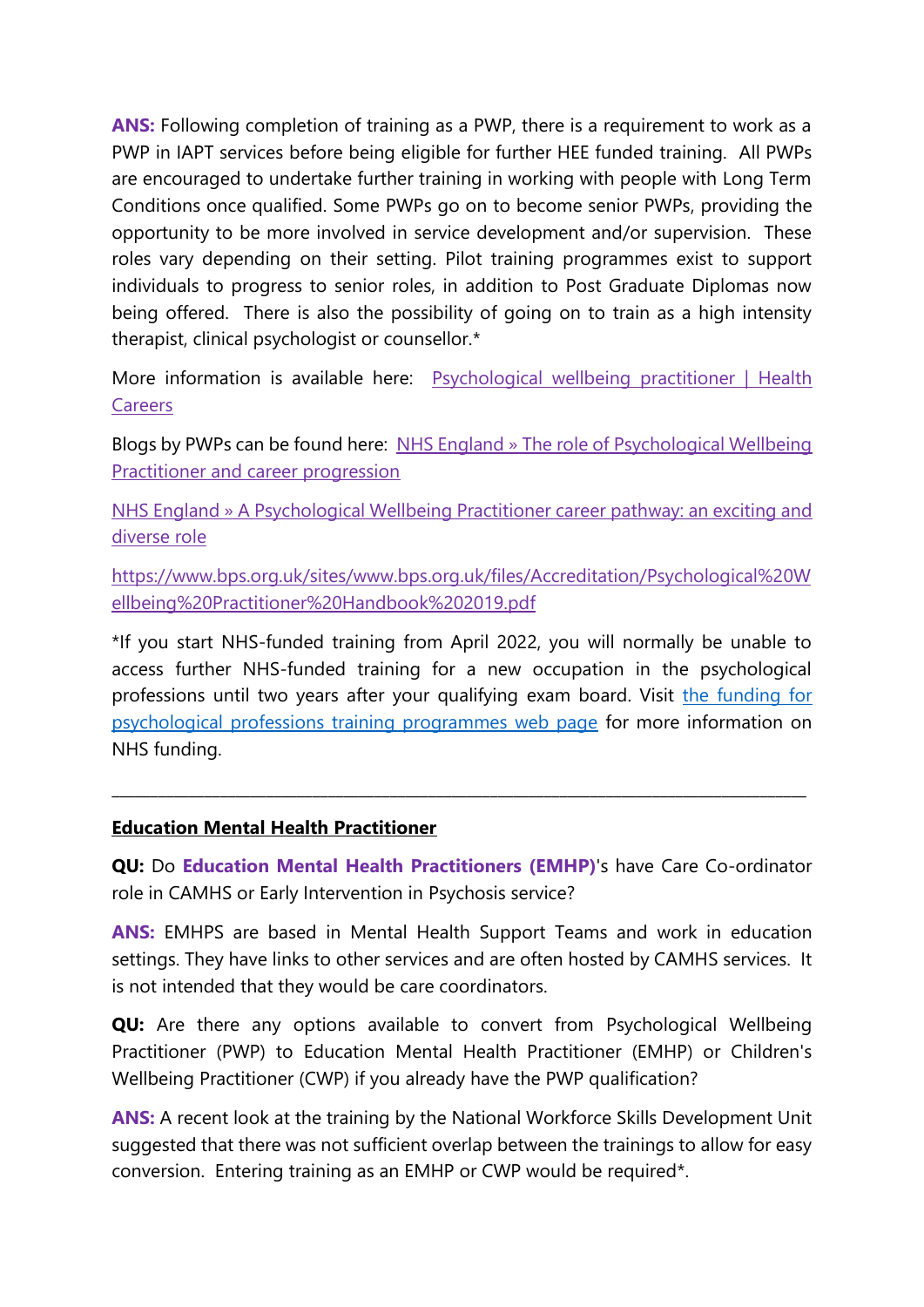The report is here:

[https://tavistockandportman.nhs.uk/documents/2163/Final\\_Report\\_-](https://tavistockandportman.nhs.uk/documents/2163/Final_Report_-_Maximising_efficiency_in_psychological_professions_training_routes_V4.0.pdf) [\\_Maximising\\_efficiency\\_in\\_psychological\\_professions\\_training\\_routes\\_V4.0.pdf](https://tavistockandportman.nhs.uk/documents/2163/Final_Report_-_Maximising_efficiency_in_psychological_professions_training_routes_V4.0.pdf)

**QU:** Are there plans to extend **Children's Wellbeing Practitioner (CWP)** training across the regions as some regions seem a lot more developed than others?

**ANS:** CWP training is provided by a limited number of training providers. However, opportunities for CWP roles and training are available across England.

QU: Both CWPs and EMHPs work in schools and colleges to support children and young people - what are the key differences between these roles?

**ANS: Although some** CWPs work in schools, the majority work in children and young peoples' mental health and community settings and this is where they will be predominantly based moving forwards. EMHPs are based in Mental Health Support Teams (MHSTs), working in schools and colleges. Both roles offer psychologically informed low intensity interventions, whereas the EMHPs also support whole school approaches to mental wellbeing. Other differences are set out in the following documents:

[https://tavistockandportman.nhs.uk/documents/2163/Final\\_Report\\_-](https://tavistockandportman.nhs.uk/documents/2163/Final_Report_-_Maximising_efficiency_in_psychological_professions_training_routes_V4.0.pdf) [\\_Maximising\\_efficiency\\_in\\_psychological\\_professions\\_training\\_routes\\_V4.0.pdf](https://tavistockandportman.nhs.uk/documents/2163/Final_Report_-_Maximising_efficiency_in_psychological_professions_training_routes_V4.0.pdf)

[Roles in the psychological professions | Health Careers](https://www.healthcareers.nhs.uk/explore-roles/psychological-therapies/roles-psychological-therapies)

\*If you start NHS-funded training from April 2022, you will normally be unable to access further NHS-funded training for a new occupation in the psychological professions until two years after your qualifying exam board. Visit [the funding for](https://www.hee.nhs.uk/our-work/mental-health/psychological-professions/funding-psychological-professions-training-programmes)  [psychological professions training programmes web page](https://www.hee.nhs.uk/our-work/mental-health/psychological-professions/funding-psychological-professions-training-programmes) for more information on NHS funding.

## **Clinical Associates in Psychology**

**QU:** What should **Clinical Associates in Psychology (CAPs)** call themselves during their apprenticeship? Is there an agreed term?

**\_\_\_\_\_\_\_\_\_\_\_\_\_\_\_\_\_\_\_\_\_\_\_\_\_\_\_\_\_\_\_\_\_\_\_\_\_\_\_\_\_\_\_\_\_\_\_\_\_\_\_\_\_\_\_\_\_\_\_\_\_\_\_\_\_\_\_\_\_\_\_\_\_\_\_\_\_\_\_\_\_\_\_\_\_\_\_\_\_\_**

**ANS**: We think it might depend on local convention: either CAP in Training or Apprentice CAP.

**QU:** The new CAP role has not been advertised in every area, so there is a gap in vacancies to apply for. Are there plans to recruit this role across all NHS Trusts?

**ANS:** This is an employer led initiative so it is dependent on local circumstances.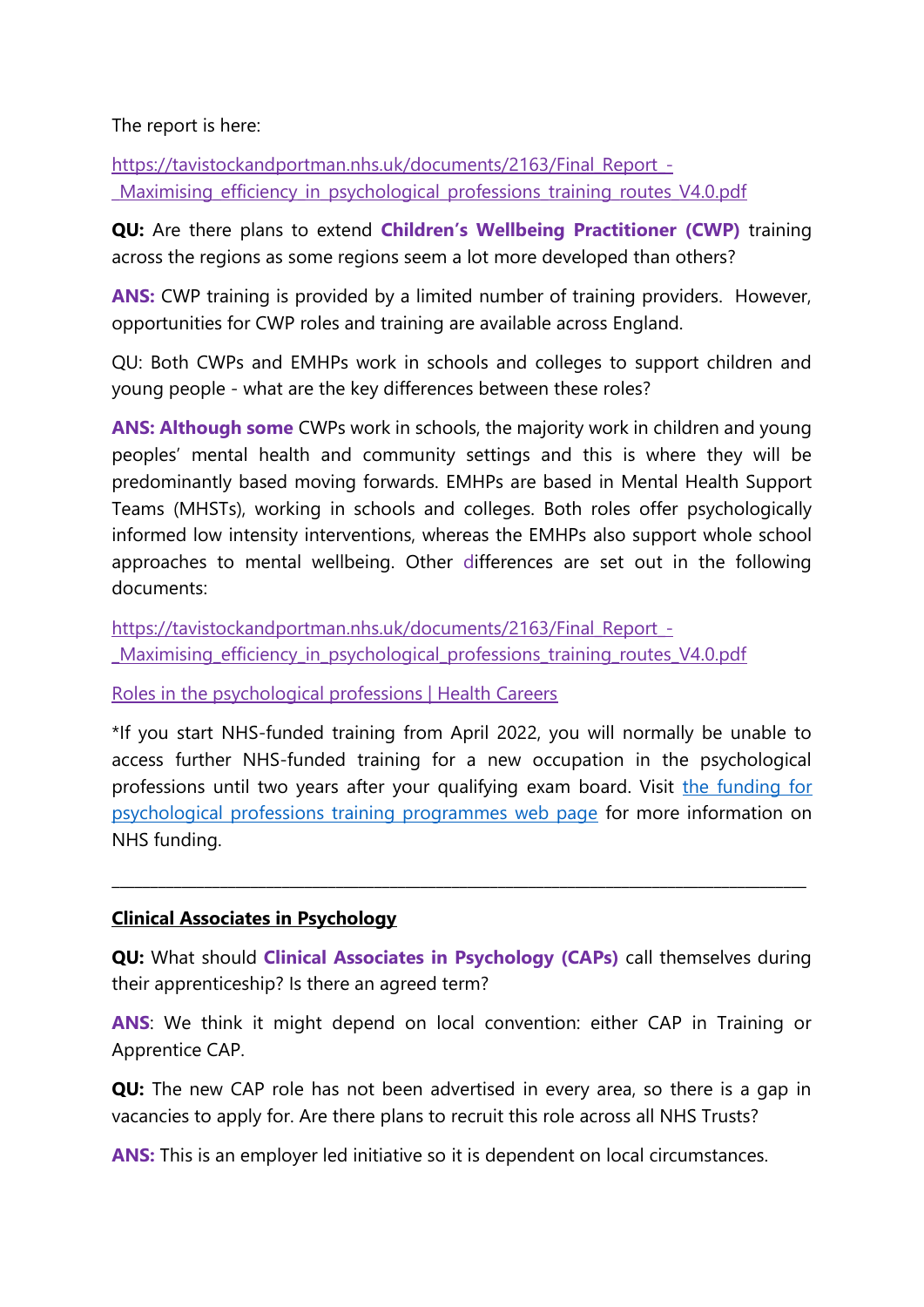**QU**: Will CAPs be added to the list of psychological professions? If so, will they be psychological practitioners or psychologists?

**ANS**: We are working on the inclusion of CAPs and discussions are in place about where this role should sit in the career taxonomy.

**QU:** What will the career progression be for Qualified CAPs?

**ANS:** A number of career options could be open to qualified CAPs. They may wish to move onto other professional trainings\*, and the CAPs role would be taken into account in terms of training and experience.

CAP roles have been developed in Community Mental Health Teams, 18-25 services, child and adolescent services, forensic, in-patient, primary care, older people's mental health, and learning disabilities services so far.

**QU**: As a non-psychology graduate, can I train/apply for the role of Apprentice Clinical Associate in Psychology and/or Trainee Psychological Therapies Practitioner?

**ANS:** At present trainee psychological therapists stipulate graduate entry points, but not specifically a psychology degree. There are non-graduate routes for trainee psychological practitioners such as PWPs, EMHPs, MHWPs and CWPs.

**QU:** With CAPs, is there any progression beyond Band 6 with increased experience (after qualification) or are these roles capped at band 6?

**ANS:** This is a new role and career progression aspects are still being developed.

**QU:** For the CAP role - do you need an accredited undergraduate psychology degree and which are the trailblazer regions?

**ANS:** To be eligible for the CAP role you will need a degree in Psychology recognised for the "Graduate Basis for Chartered Membership" by the British Psychological Society. Alternatively, you will need to have completed a British Psychological Society accredited post-graduate Psychology conversation course. Trusts who have been involved creating the standards for the CAP role are listed here; Trailblazer regions include London, Yorkshire and the South West:

[Clinical associate in psychology \(CAP\) \(integrated degree\) / Institute for](https://www.instituteforapprenticeships.org/apprenticeship-standards/clinical-associate-in-psychology-cap-integrated-degree-v1-0)  [Apprenticeships and Technical Education](https://www.instituteforapprenticeships.org/apprenticeship-standards/clinical-associate-in-psychology-cap-integrated-degree-v1-0)

**QU:** How does the role of a CAP differ from that of an **assistant psychologist** (AP)?

**ANS:** AP posts are designed to support clinical services to make use of short-term funds to enhance the contribution of qualified staff. Under supervision, APs carry out research, audit and service evaluation, clinical assessment and report writing (amongst other tasks). Such posts do not offer a recognised professional training in applied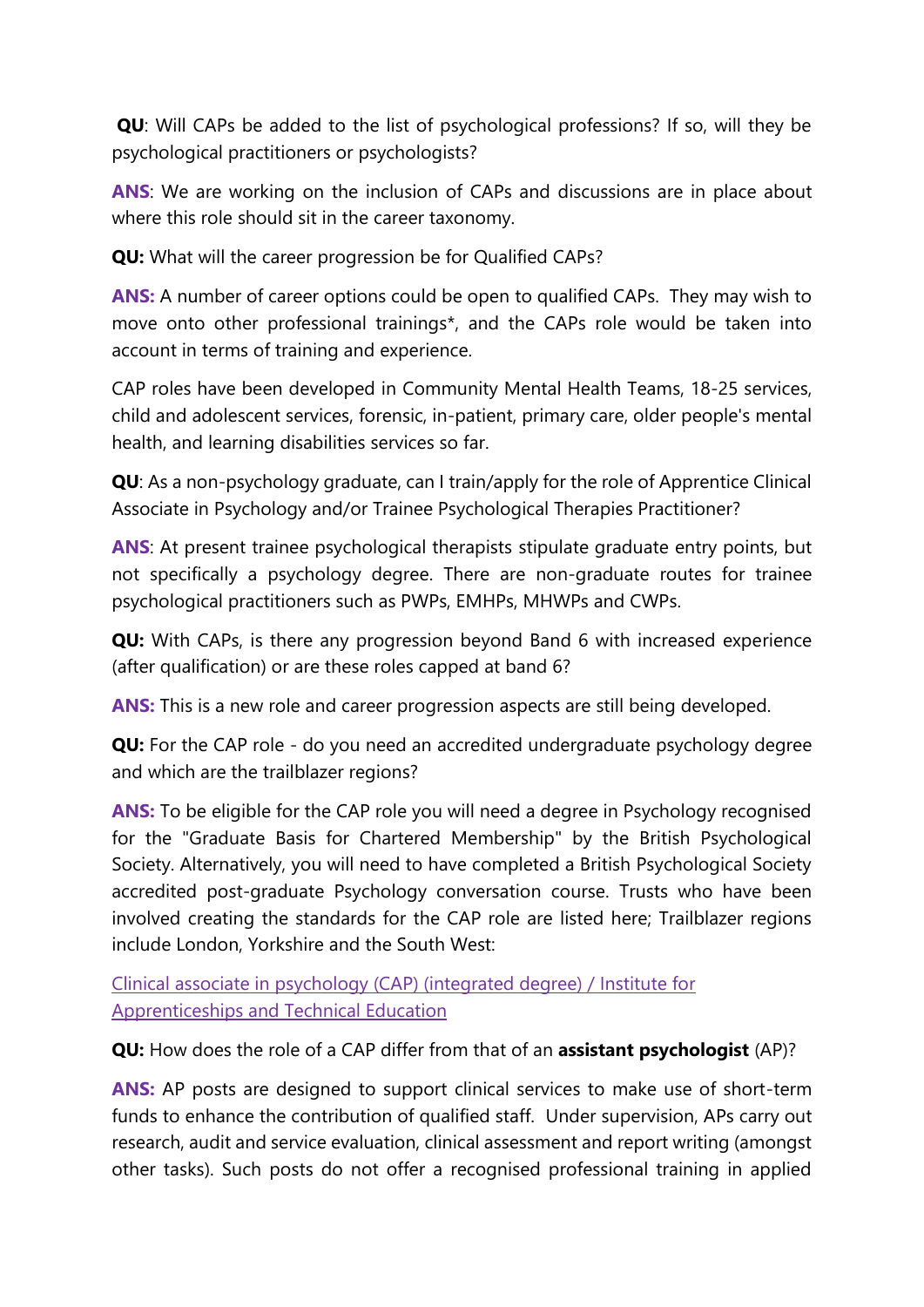psychology. In contrast, CAPs are selected by employers to study for a Masters qualification with a locally-shaped curriculum (within a national accreditation framework) to contribute to psychologically informed intervention and service-based research. On graduation, CAPs would be employed at NHS Agenda for Change Band 6.

\*If you start NHS-funded training from April 2022, you will normally be unable to access further NHS-funded training for a new occupation in the psychological professions until two years after your qualifying exam board. Visit the funding for [psychological professions training programmes web page](https://www.hee.nhs.uk/our-work/mental-health/psychological-professions/funding-psychological-professions-training-programmes) for more information on NHS funding.

## **Trainee Associate Psychological Practitioners**

**QU:** What are the distinctive differences between a **Trainee Associate Psychological Practitioner (TAPP)** and Psychological Wellbeing Practitioner (PWP)?

**\_\_\_\_\_\_\_\_\_\_\_\_\_\_\_\_\_\_\_\_\_\_\_\_\_\_\_\_\_\_\_\_\_\_\_\_\_\_\_\_\_\_\_\_\_\_\_\_\_\_\_\_\_\_\_\_\_\_\_\_\_\_\_\_\_\_\_\_\_\_\_\_\_\_\_\_\_\_\_\_\_\_\_\_\_\_\_\_\_\_**

**ANS:** PWPs work in Improving Access to Psychological Therapies (IAPT) services. The (T)APP role does not work in IAPT but may work in primary care, physical health, secondary care mental health, staff support.

The (T)APPs are trained in generic psychological competencies that allow them to work in a variety of service settings.

Although (T)APPs work may be informed by CBT/ partly underpinned by CBT principles, they also draw upon a range of psychological models. PWPs tend to focus upon low intensity CBT approaches.

PWPs offer 1:1 (or individual) appointments, (T)APPs are encouraged to work with wider systems. In general practice settings, (T)APPs encourage 'important others' to attend sessions.

There are less barriers around suitable clients for (T)APPs, in terms of a stepped care model.

**QU:** What are the governance arrangements for APPs? Who supervises you/how often?

**ANS:** APPs receive weekly supervision with a qualified psychological professional.

They are governed by the policies and governance procedures of the trust they work within. CQC standards are a helpful guide to governance related issues for the APPs.

\_\_\_\_\_\_\_\_\_\_\_\_\_\_\_\_\_\_\_\_\_\_\_\_\_\_\_\_\_\_\_\_\_\_\_\_\_\_\_\_\_\_\_\_\_\_\_\_\_\_\_\_\_\_\_\_\_\_\_\_\_\_\_\_\_\_\_\_\_\_\_\_\_\_\_\_\_\_\_\_\_

# **Mental Health Wellbeing Practitioners**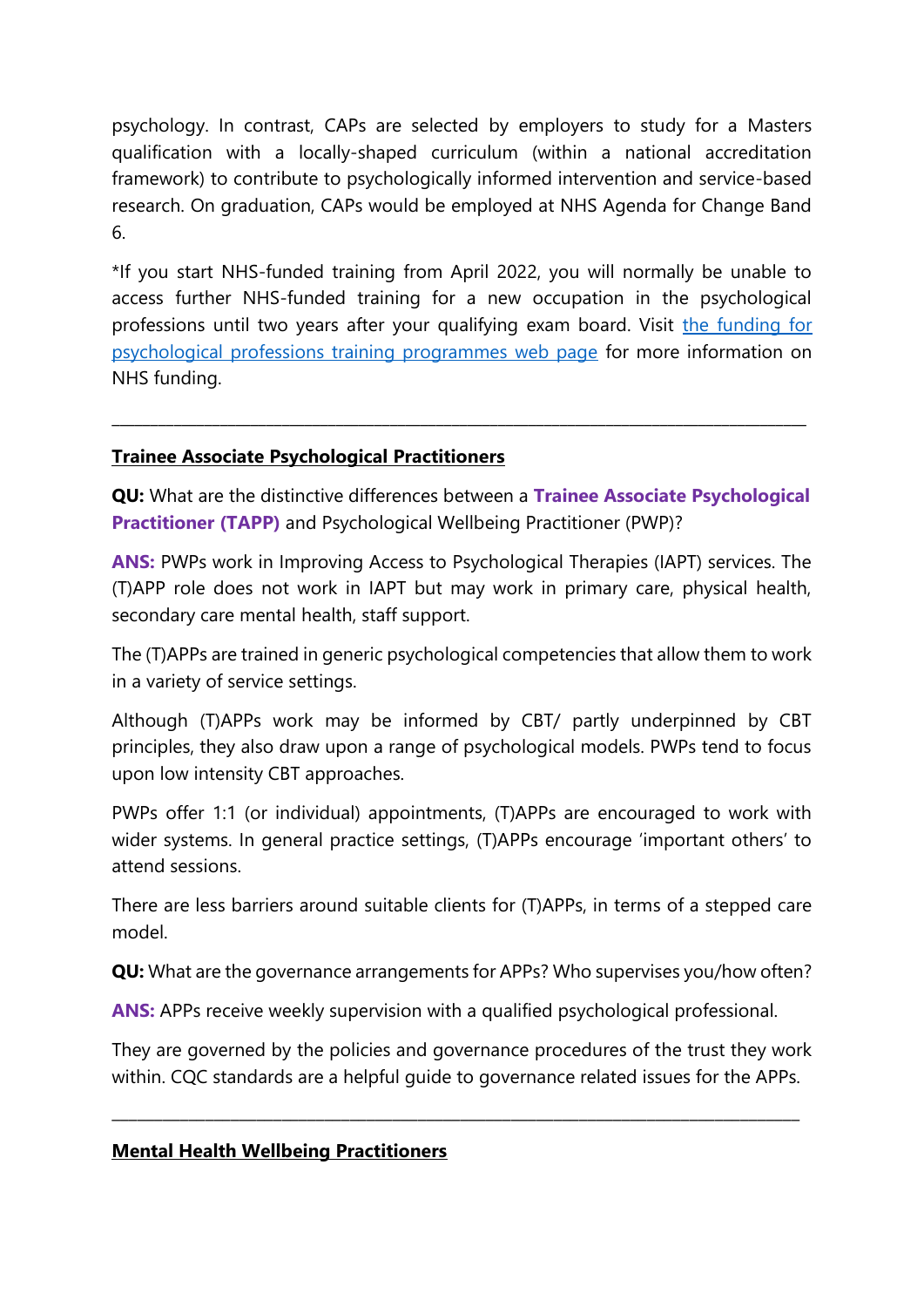**QU:** What are the supervision requirements for **Mental Health Wellbeing Practitioners (MHWP)** and by whom?

**ANS:** The MHWP role is designed to support collaborative care planning, alongside other members of the multi-disciplinary team. They will also deliver a set of brief wellbeing-focused psychologically informed interventions under the supervision of qualified clinicians in the setting.

Whilst on the one-year training programme trainees spend one day a week studying at university and the remainder of the time (3-4 days) working in or undertaking specific training tasks in a community mental health service. Trainees should undertake a minimum of 40 hours of clinical supervision of which at least 20 hours should be case management supervision and at least 20 hours should be clinical skills supervision. Case management supervision can be provided by any suitably qualified professional in the team. In addition, there should be fortnightly individual or group-based clinical skills supervision. Clinical skills development supervision should be provided by a practitioner with competence in the interventions MHWPs will offer, drawn from one of the following occupations: an HCPC registered Clinical Psychologist, a BABCP accredited CBT Therapist or a MHWP with at least two years of post-qualification practice experience. Supervision (case management and clinical skills) of MHWPs should be by practitioners who have undertaken specific training on MHWP supervision. For more information visit the MHWP curriculum: [National](https://view.officeapps.live.com/op/view.aspx?src=https%3A%2F%2Fwww.hee.nhs.uk%2Fsites%2Fdefault%2Ffiles%2Fdocuments%2FNational%2520Curriculum%2520for%2520Mental%2520Health%2520and%2520Wellbeing%2520Practitioners%2520-%2520Specialist%2520Adult%2520Mental%2520Hea%2520%25281%2529.docx&wdOrigin=BROWSELINK)  [Curriculum for Mental Health and Wellbeing Practitioners -](https://view.officeapps.live.com/op/view.aspx?src=https%3A%2F%2Fwww.hee.nhs.uk%2Fsites%2Fdefault%2Ffiles%2Fdocuments%2FNational%2520Curriculum%2520for%2520Mental%2520Health%2520and%2520Wellbeing%2520Practitioners%2520-%2520Specialist%2520Adult%2520Mental%2520Hea%2520%25281%2529.docx&wdOrigin=BROWSELINK) Specialist Adult Mental [Hea \(1\).docx \(live.com\)](https://view.officeapps.live.com/op/view.aspx?src=https%3A%2F%2Fwww.hee.nhs.uk%2Fsites%2Fdefault%2Ffiles%2Fdocuments%2FNational%2520Curriculum%2520for%2520Mental%2520Health%2520and%2520Wellbeing%2520Practitioners%2520-%2520Specialist%2520Adult%2520Mental%2520Hea%2520%25281%2529.docx&wdOrigin=BROWSELINK)

# **Other questions**

**QU:** When will the counselling doctorate be NHS funded?

**ANS:** There are currently no plans to fund the counselling psychology doctorate.

**QU:** Is there a functional difference between what a psychological practitioner is and what a psychological therapist is?

**\_\_\_\_\_\_\_\_\_\_\_\_\_\_\_\_\_\_\_\_\_\_\_\_\_\_\_\_\_\_\_\_\_\_\_\_\_\_\_\_\_\_\_\_\_\_\_\_\_\_\_\_\_\_\_\_\_\_\_\_\_\_\_\_\_\_\_\_\_\_\_\_\_\_\_\_\_\_\_\_\_\_\_\_\_\_\_\_\_\_**

**ANS:** There are three broad categories of psychological professionals. These are: psychological practitioners, psychological therapists and psychologists. The differentiation is broadly on the basis of level of qualification and the interventions provided. Psychological practitioners usually provide brief interventions or low intensity interventions. Therapists provide psychological therapies.

**QU:** Can you share links to the career map (see above) and associated information pages, available training opportunities, and training jobs funded by NHS?